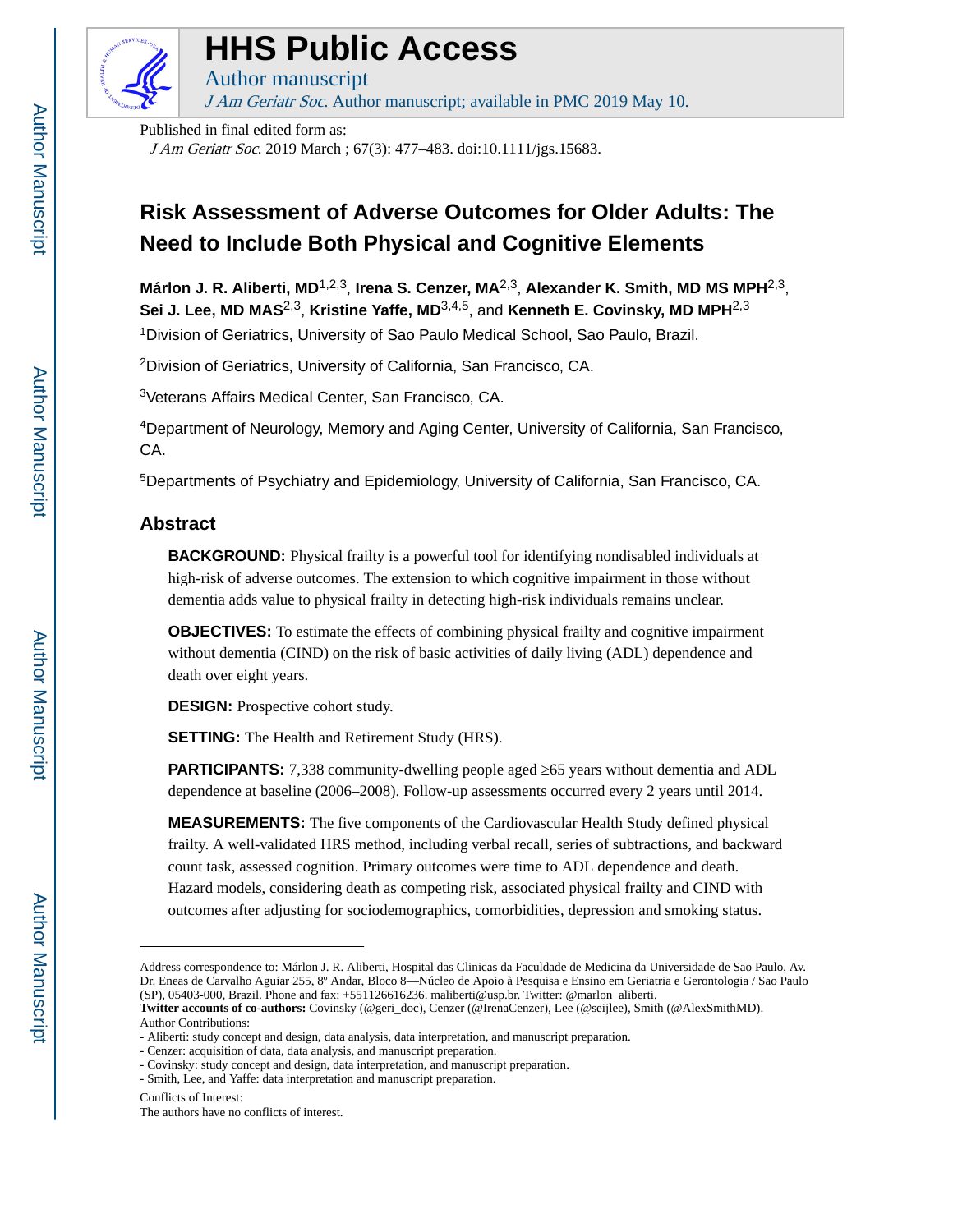**RESULTS:** The prevalence of physical frailty was 15%; CIND, 19%; and both deficits, 5%. In unadjusted and adjusted analyses, combining these factors identified older adults at an escalating risk for ADL dependence (no-deficit=14% [reference group]; only-CIND=26%, sub-hazard ratio [sHR]=1.5, 95% confidence interval [CI]=1.3–1.8; only-frail=33%, sHR=1.7, 95%CI 1.4–2.0; both-deficits=46%, sHR=2.0,  $95\%$ CI=1.6–2.6) and death (no-deficit=21%; only-CIND=41%, HR=1.6, 95%CI=1.4–1.9; only-frail=56%, HR=2.2, 95%CI=1.7–2.7; both-deficits=66%, HR=2.6, 95%CI=2.0–3.3) over eight-year follow-up. Adding the cognitive measure to models that already included physical frailty alone increased accuracy in identifying those at higher risk of ADL dependence (Harrell's C 0.74 vs 0.71; P<0.001) and death (Harrell's C 0.70 vs 0.67; P<0.001).

**CONCLUSION:** Physical frailty and CIND are independent predictors of incident disability and death. Since together physical frailty and CIND identify vulnerable older adults better, risk assessment among older adults should include both physical and cognitive elements.

#### **Keywords**

cognitive frailty; disability; mortality; community-dwelling older people; interaction

#### **INTRODUCTION**

Frailty is a common and feared geriatric syndrome that affects approximately 15% of older adults in the United States.<sup>1</sup> This syndrome is described as depletion of physiologic reserve and inability to cope with stressors that in turn increase the vulnerability to several adverse outcomes (i.e., institutionalization, disability, and mortality).<sup>2</sup> Many conceptualizations of frailty have focused on the physical domain of this syndrome,  $3$  for example, the well-known frailty phenotype with five components (weight loss, exhaustion, weakness, slowness while walking, and low levels of activity) defined by Fried et al.<sup>2</sup> The frailty phenotype has been proven to be an excellent measure of vulnerability because it identifies currently nondisabled older adults who are at high risk of developing basic activities of daily living (ADL) disabilities.2,4

However, some recent studies have explored the role of cognitive impairment without dementia (CIND) in the frailty framework.<sup>5–13</sup> CIND delineates a broader definition of cognitive decline that encompasses individuals without any significant functional disability who meet the criteria for mild cognitive impairment (MCI) as well as others who are cognitively impaired but do not meet all the criteria for MCI.<sup>14–18</sup> This condition affects approximately 19% of older Americans.17 While CIND differs from dementia because it is potentially reversible, it is also associated with high-risk adverse outcomes (i.e., ADL dependence and mortality).<sup>19,20</sup> Like the components of physical frailty, CIND captures an element of vulnerability that is often present in older persons who are not yet disabled but may make them vulnerable to developing disability in the presence of stressors.<sup>20</sup>

Owing to the potential impact on the population and healthcare systems, the interest in disentangling whether physical frailty and CIND act synergistically in the path toward adverse outcomes in older people is increasing.<sup>3,9,11</sup> Some have suggested that if the frailty syndrome is a vulnerability state in a stress setting (marked by decreased reserve), then a reduced cognitive reserve should confer a risk beyond that identified by a decreased physical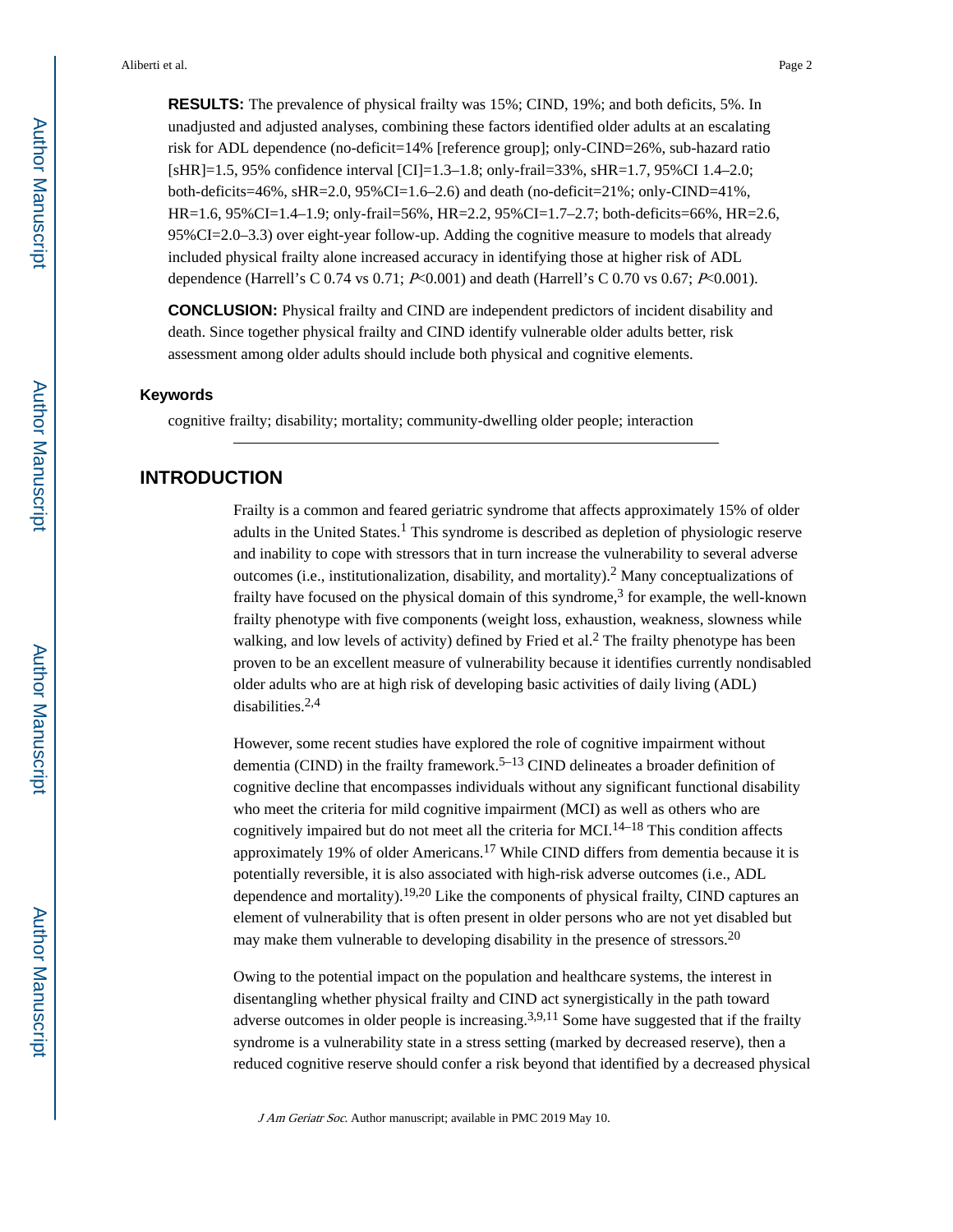reserve.8,11,12 This has led investigators to include cognitive elements of risk in some frailty instruments.21,22

Previous studies have suggested there may be a cumulative impact of frailty and CIND in predicting poor outcomes in older adults, though these studies have had limitations such as non-representative samples or limited follow-up times.<sup>10–13,23</sup> Further, the extent to which CIND adds prognostic value to physical frailty in identifying nondisabled individuals who are at increased risk for adverse outcomes remains unclear. In addition, studies that investigated the interactions between CIND and physical frailty are extremely limited.<sup>5</sup> Therefore, this study explored previously validated operational definitions of physical frailty and CIND in the Health and Retirement Study  $(HRS)$ ,  $^{16,24,25}$  a representative sample of older Americans, to estimate the interactions and impact of combining these two geriatric conditions on adverse health outcomes, such as incident disability and mortality, among independent older adults.

#### **METHODS**

#### **Design, Setting, and Participants**

We used data from the HRS, an ongoing nationally representative cohort of US adults older than 50 years.24,26 Participants were interviewed by phone or in-person every 2 years about a wide-range of information on health, social, and economic circumstances. The HRS is sponsored by the National Institute on Aging (NIA) and conducted by the University of Michigan. The Health Sciences Institutional Review Board at the University of Michigan approved the HRS data collection. This study was approved by the University of California, San Francisco, Committee on Human Research.

This study comprised independent community-dwelling individuals aged 65 years without dementia and ADL dependence at baseline. Since 2004, HRS participants are eligible to participate in enhanced face-to-face interviews if they live in the community and are selfrespondents. We combined the 2006 and 2008 waves as the baseline because physical performance measures necessary in this study are collected during enhanced face-to-face interviews, administered to half of the HRS sample every other wave. A total of 8,665 participants were eligible for this study. We excluded individuals with missing self-report information ( $n=89$ ) or sampling weights ( $n=70$ ) at baseline, those who refused to participate in the enhanced interview  $(n=497)$ , and those who did not complete the physical measures because of technical difficulties  $(n=671)$ , which included unavailable space for the walk or problems with equipment and supplies. Therefore, the final sample consisted of 7,338 participants (Supplementary Figure S1).

#### **Operationalization of Physical Frailty and Cognitive Impairment**

Physical frailty was assessed according to the five frailty phenotype criteria originally constructed in the Cardiovascular Health Study (CHS).<sup>2</sup> We applied a validated method for using the same five criteria in the  $HRS<sup>25</sup>$  Individuals who met three or more components were classified as physically frail.<sup>2</sup> The presence of each component was defined as follows: (1) unintentional weight loss of  $10\%$  in the previous two years or body mass index (BMI)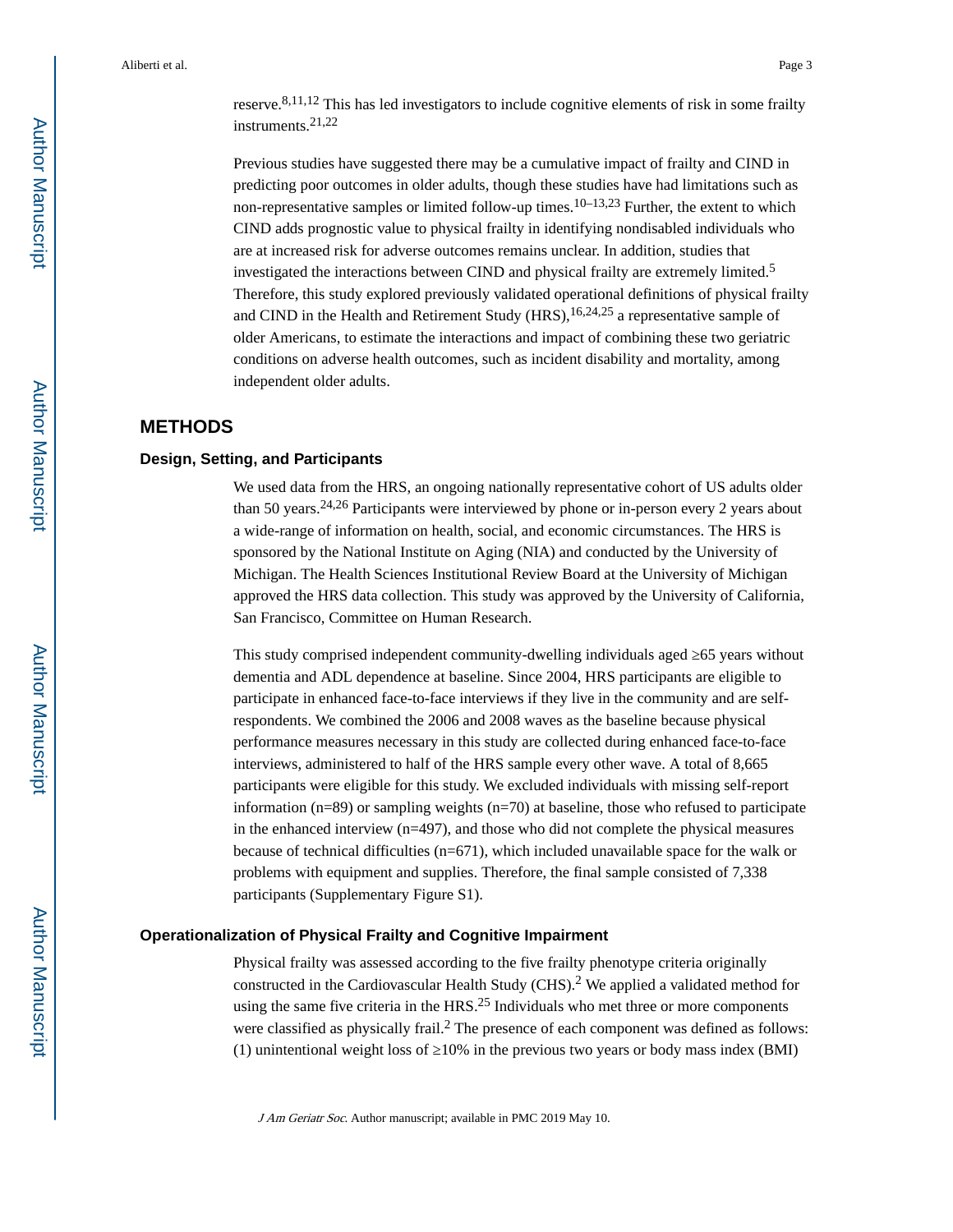of <18.5 kg/m<sup>2</sup>; (2) exhaustion stated by answers "moderate amount of the time" or "most of the time" in the last week for either of these statements: (a) "I felt that everything I did was an effort" and (b) "I could not get going"; (3) muscle weakness measured by grip strength using the CHS cutoff values; (4) slowness while walking established by gait speed over an 8 ft using the CHS cutoff values; (5) low levels of activity determined as the lowest 20% (stratified by sex) according to a scale that was calculated based on the intensity (mild, moderate, and vigorous) and frequency of activities performed in daily life.<sup>27</sup>

Cognition was evaluated using an approach for HRS self-respondents.16,17 The method includes the following cognitive tests: (1) immediate and delayed recall of 10 common nouns, (2) serial subtractions by 7, and (3) a backward count task from 20. The sum of the scores of the three tests results in a 27-point scale, with higher scores indicating better cognitive functioning. This method was validated against an HRS sub-study of Alzheimer's disease and dementia that used an extended neuropsychological assessment as well as expert clinician adjudication to obtain gold-standard diagnoses of normal cognition, CIND, and dementia. In the validation study, the 27-point scale classified individuals as normal cognition (scores  $12-27$ ) and CIND (scores  $7-11$ ). Scores  $\leq 7$  indicated dementia, and these individuals were therefore excluded from the present study.<sup>16,18</sup> This method has been used to track national trends on cognitive impairment and dementia in the United States.<sup>17,28</sup>

After classifying older adults according to their physical frailty and cognitive status, participants were also categorized into four groups: (1) no-deficit: cognitively normal and non-physically frail; (2) only cognitively impaired; (3) only physically frail; and (4) cognitively impaired and physically frail.

#### **Outcome measurements**

The primary outcomes were time to experiencing incident ADL dependence and time to death. Participants' need for ADL help was assessed during follow-up waves every two years. Participants were classified as having incident ADL dependence if they reported needing help in any of these six daily activities: eating, transferring, walking across the room, dressing, toileting, and bathing. Since the exact date of incident ADL disability was unavailable, we considered the date of event as the median time between two waves. Information about death was obtained by combining data from the National Death Index, Medicare files, and HRS surviving family member exit interviews. This method allowed us to determine the exact date of death. Those participants who did not develop disability or die by the 2014 wave were censored.

#### **Covariates**

We reviewed the literature to select a priori possible confounders.<sup>2,8–11</sup> Sociodemographic characteristics, including age, gender, ethnicity (White, African American, Hispanic, other), education (less vs. more than high school), net worth (total household assets minus current debt), and marital status (married, unmarried), were assessed as reported by the participants. Comorbidities (stroke, hypertension, diabetes, cancer, chronic lung disease, and heart disease) were evaluated by asking participants if a physician had ever told them that they had the disease. Previous work with the HRS has indicated that these conditions are strong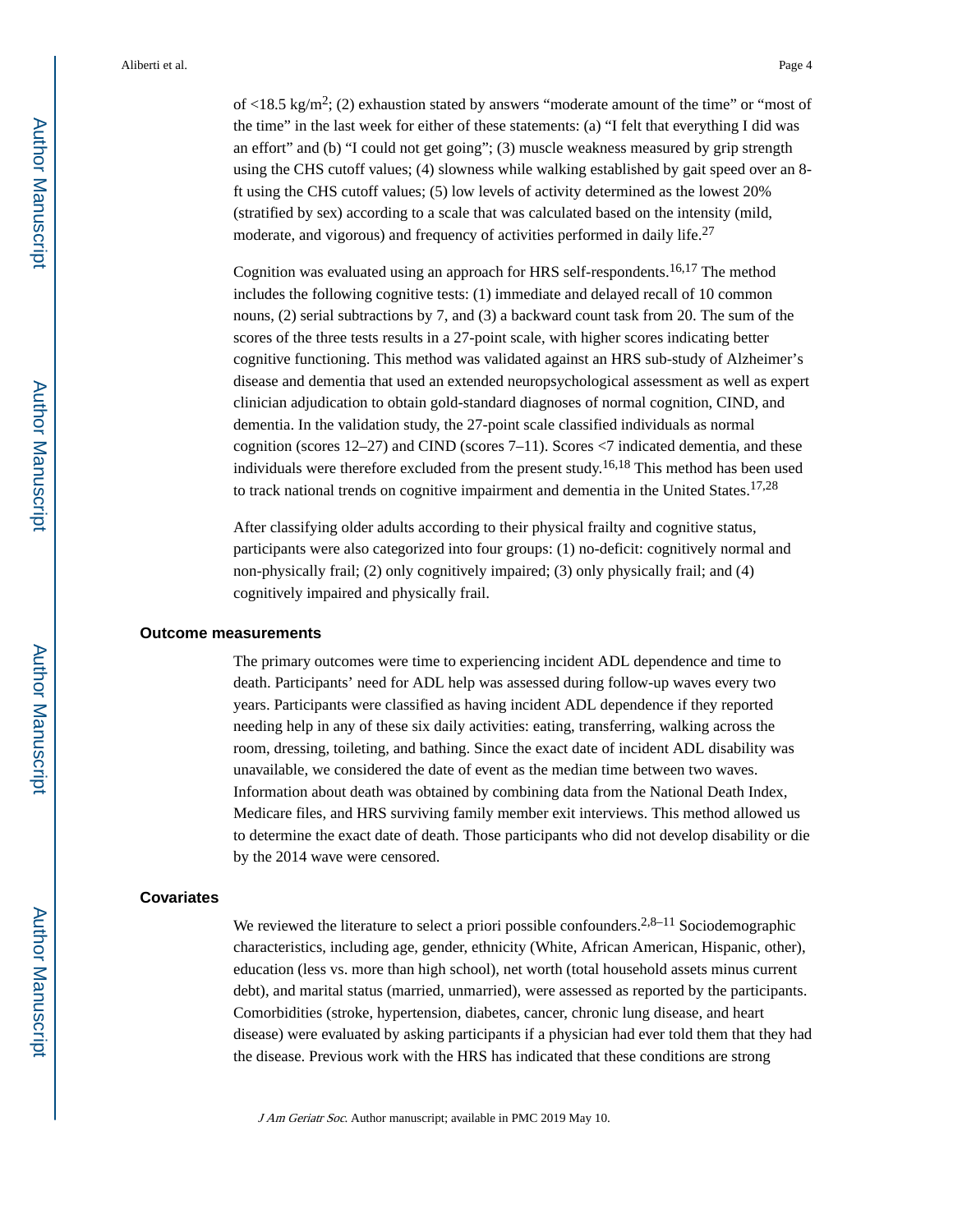predictors of mortality.29 Depression was defined by the presence of three or more symptomatic items in an eight-item version of the Center for Epidemiologic Studies Depression Scale.30 The smoking status was classified as current smokers and not current smokers.

#### **Statistical analysis**

We used sampling weights provided by the HRS to account for the unequal probability of participant selection and complex survey design. Descriptive statistics described the baseline characteristics of participants according to the presence of physical frailty and CIND.

To investigate the association of physical frailty and CIND with time to incident ADL dependence, we fit unadjusted and adjusted competing risk hazards models by Fine and Gray, considering death as a competing risk. $31,32$  The adjusted analysis included sociodemographic factors, comorbidities, depression, and smoking status. We tested for interaction of physical frailty and CIND with time to ADL dependence, considering P-value <0.05 as significant. Finally, we fit competing risk hazards models by Fine and Gray for ADL dependence considering as predictor the four stratified subgroups that resulted from the combination of physical frailty and cognitive status. We used cumulative incidence function to compute the unadjusted probability of developing ADL dependence for these four subgroups.

To investigate the association of physical frailty and CIND with time to death, we fit unadjusted and adjusted Cox proportional hazards models. We also tested for interaction of physical frailty and CIND with time to death. Lastly, we fit Cox proportional hazards models examining as predictor the four stratified subgroups that resulted from the combination of physical frailty and cognitive status. Kaplan-Meier curves illustrated the differences in survival among these four subgroups.

To estimate whether adding the cognitive measure to a model that already incorporated physical frailty would improve the accuracy of the model to identify participants who are vulnerable from those who are not, we used the Harrell's concordance (C) statistic. This method measures the ability of survival models to assign a higher risk to individuals with short time to the event.<sup>33</sup> We tested the null hypothesis that the Harrell's C statistic was equal for the models with and without cognitive measure.<sup>34</sup> To examine the robustness of our findings, we also computed the continuous net reclassification index (NRI) and the integrated discrimination improvement  $(IDI)$ .<sup>35</sup> NRI estimates the impact of a new variable to reclassify the participants correctly–those with the event to higher risk and those without the event to lower risk. The IDI compares the discrimination slopes of the models with and without the new variable. $35-37$ 

Schoenfeld residual analyses confirmed that the proportional assumption of the survival models was met. Statistical analyses were conducted using Stata software (version 15, StataCorp, College Station, TX, USA).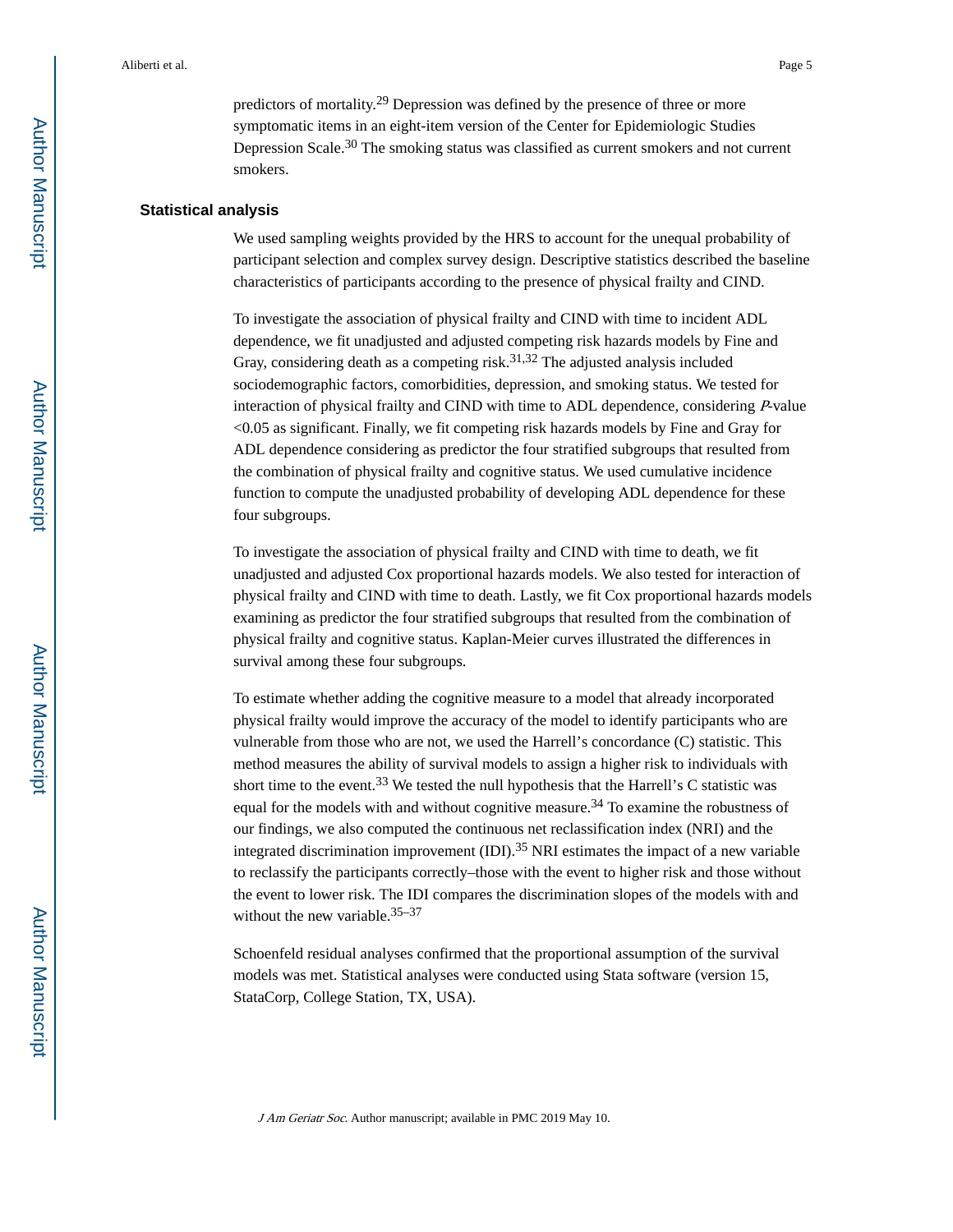#### **RESULTS**

The baseline participants' characteristics are shown in Table 1. The prevalence of physical frailty was 15%; CIND, 19%; and both deficits, 5%, after applying the HRS sampling weights to represent the US older population (Table 1). Older adults who were physically frail at baseline were more likely to have CIND compared to those who were non-physically frail (frail=36% vs non-physically frail=17%; P<0.001). Physical frailty status and/or CIND at baseline were associated with older age, lower educational level and wealth, and more comorbidities (Table 1). During a median follow-up of 6.7 years, the cumulative incidence of ADL dependence was 23% and death was 29%. Both physical frailty and cognitive status were independently associated with incident ADL dependence and mortality (Table 2). After adjusting for confounders, physically frail participants presented higher risk of incident ADL dependence (sub-hazard ratio [HR] 1.5; 95% confidence interval [CI] 1.3–1.8) and death (HR 1.9; 95% CI 1.6–2.3) compared to those who were non-frail. In addition, older adults with CIND had an approximately 1.5-times increase in the risk of incident ADL dependence (sub-HR 1.4; 95% CI 1.2–1.6) and death (HR 1.4; 95% CI 1.2–1.7) compared to those who were cognitively normal (Table 2). We found a significant interaction between physical frailty and CIND in the model for mortality (HR 0.74; 95% CI 0.56–0.97), suggesting that CIND may be a stronger predictor of mortality in those without physical frailty than those with physical frailty. There was no significant interaction between these factors for incident ADL dependence (sub-HR 0.81; 95% CI 0.62–1.05).

In the stratified analysis, the combination of physical frailty and CIND identified older adults at an escalating cumulative incidence of ADL dependence (no-deficit=14%, only-CIND=26%, only-frail=33%, both-deficits=46%; P<0.001) and death (no-deficit=21%, only-CIND=41%, only-frail=56%, both-deficits=66%; P<0.001) over 8 years of follow-up. Figure 1 illustrates the increasing cumulative incidence of ADL dependence and death according to the presence of physical frailty and CIND at baseline. After adjusting for confounders, individuals who were physically frail and cognitively impaired presented the highest risk of incident ADL dependence (sub-HR 2.0, 95% CI 1.6–2.6) and mortality (HR 2.6, 95% CI 2.0–3.3) when compared to those who were neither frail nor cognitively impaired (Table 3).

Table 4 shows that adding the cognitive measure to models that already included physical frailty alone increased accuracy in identifying those older adults at higher risk of incident ADL dependence (Harrell's C 0.74 vs 0.71; P<0.001) and death (Harrell's C 0.70 vs 0.67;  $P<sub>0.001</sub>$ . The NRI and IDI results also confirmed the positive impact of adding the cognitive measure to physical frailty on outcome discrimination (Table 4).

#### **DISCUSSION**

In this study, we estimated the value of including both physical and cognitive elements of vulnerability in risk assessment among older adults. Our findings, in a nationally representative sample of community-dwelling older Americans who were independent at baseline, showed that the combination of physical frailty with CIND identifies the escalating risk of adverse outcomes more accurately than either factor alone. Adding the cognitive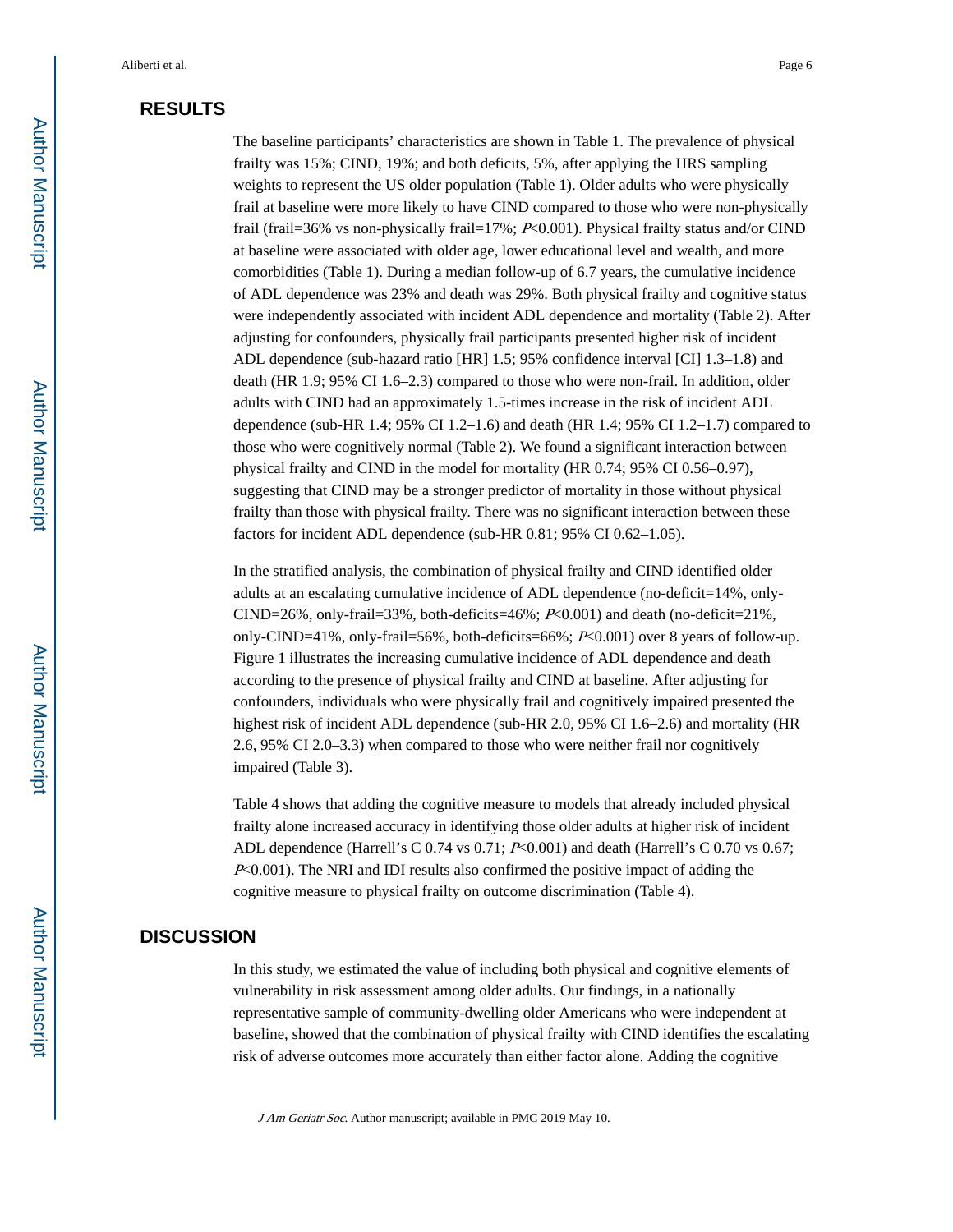measure to models that include physical frailty alone resulted in a statistically and clinically significant increase in recognizing the risk of incident disability and death. The results remained robust even after adjusting for multiple confounders, such as sociodemographic factors, comorbidities, depression, and smoking status.

Despite the validity of the physical frailty phenotype, a growing body of evidence suggests that other domains (e.g., cognitive, psychological, and social aspects) may influence the ability of older individuals to cope with stressors.21,38,39 In our study, we showed that cognitive impairment without dementia is a core element of intrinsic vulnerability among older adults living independently in the community. When added to physical frailty, the cognitive status offered additional discriminatory power in differentiating older adults at risk of incident ADL disability and death. Our findings indicate that any effort to detect frailty in the older population should include cognitive evaluation. Adopting this strategy would identify the high percentage of nondisabled older persons with CIND and without physical frailty as vulnerable.<sup>9</sup>

Previous studies have proposed incorporating cognitive impairment in frailty definitions, 8,9 including the well-known Frailty Index and the Tilburg Frailty Indicator.<sup>21,22</sup> However, prior to this study, little was known on how physical and cognitive functions interact in the path toward adverse events.<sup>11,38</sup> Our study indicates that the effects of physical frailty and CIND are independent and exhibit a pattern of cumulative deficits. We found that physical frailty was associated with higher risk for mortality than CIND. We additionally found an interaction of these two risk factors for mortality. Nevertheless, this finding should be interpreted with caution as the high incidence of death (21%) in the reference group (individuals without both deficits) may have led us to overestimate the significance of this finding in our study. A previous work combining the effects of Frailty Index and cognitive impairment on mortality did not observe significant interactions between physical and cognitive deficits.<sup>11</sup>

The simultaneous occurrence of both physical frailty and cognitive impairment, in the absence of underlying neurological diseases, has been labeled as "cognitive frailty" by an international consensus of experts.  $3,5,40$  Previous evidence supports this concept proposing that physical and cognitive deficits may share a common pathologic basis and that their combination predicts poor outcomes.<sup>10,41–43</sup> In our study, physical frailty associated with cognitive impairment at baseline. Further, we showed that individuals who are both physically frail and cognitively impaired represent 5% of the older population and exhibit a remarkably high vulnerability to adverse outcomes. However, our results also indicate that the cognitive impairment is at least as important in those individuals without physical frailty. Therefore, risk assessment of adverse outcomes for older adults should be extended to account not only for physical frailty but also for CIND and their combination (i.e., cognitive frailty)..

This study composing older adults still living independently in the community has implications for public health. The incidence of adverse outcomes associated with physical frailty and CIND was high and provides a compelling rationale to identify these risk factors early before major adverse events such as ADL disability occur. Our results also delineate a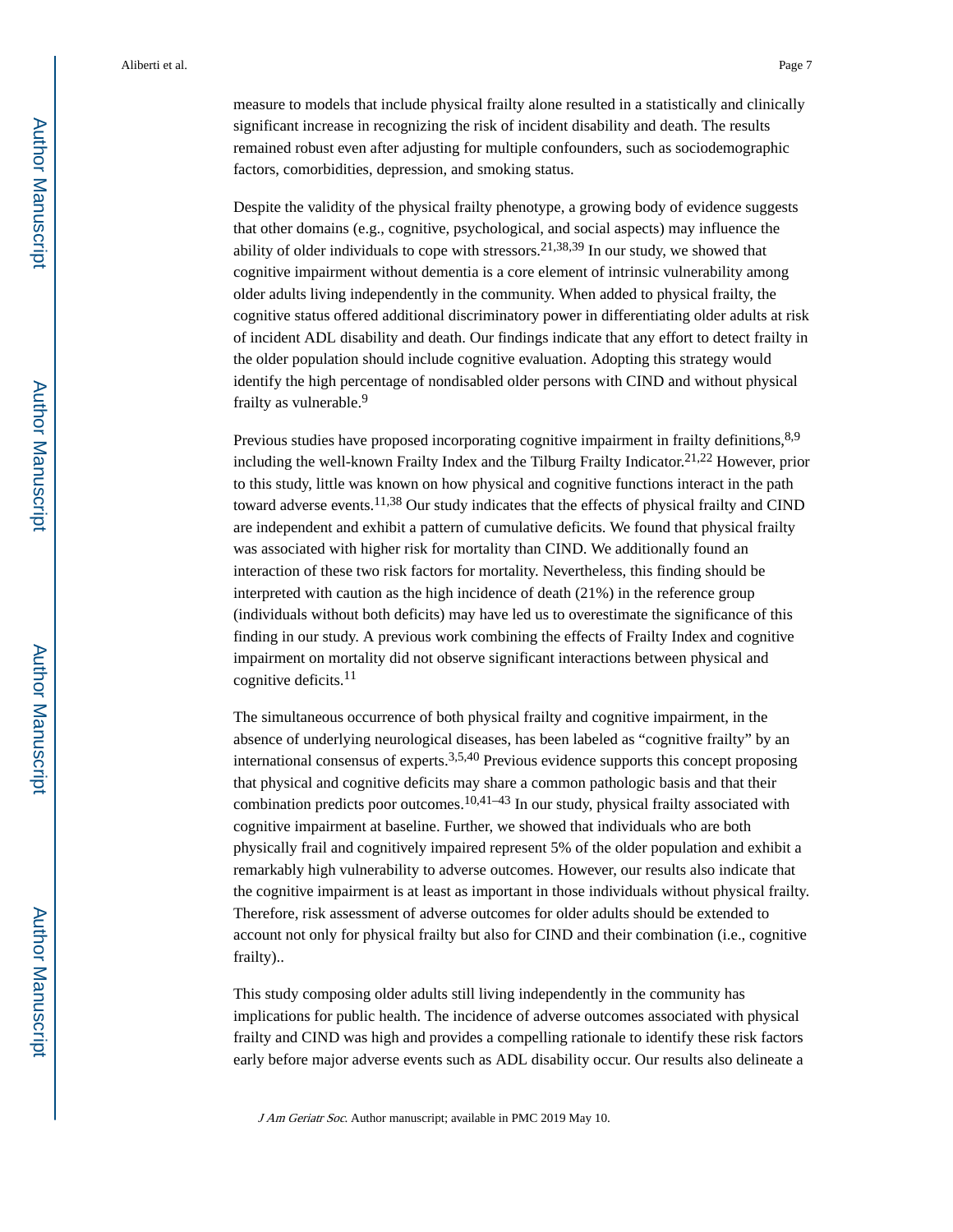target population composed of high-risk older individuals who can benefit from potential interventions for physical frailty and cognitive impairment, such as healthy dietary habits (e.g., the Mediterranean diet), supervised exercise programs, physical therapy, enhanced social support services, and access to primary care. Moreover, our findings help providers to identify new opportunities to slow progression to frailty through interventions designed explicitly for CIND (e.g., control cardiovascular risk factors, cognitive training, socially engaging activities).38,42

Some limitations should be noted in our approach. First, the exhaustion item, which is a component of both the depression scale and frailty construct, may have introduced bias to our estimates. However, a sensitivity analysis excluding depression from the models did not change the results. Second, some eligible individuals without physical measures were not included in the study. Nonetheless, we performed all analyses using sampling weights provided by the HRS to account for unequal selection probabilities. Strengths of our study are also notable. We used a longitudinal nationally representative sample of older adults living independently in the community to estimate the predictive power of physical frailty and CIND in currently nondisabled individuals. Participants were followed for up to eight years with minimum attrition. Furthermore, we performed robust analyses that considered death as a competing risk and that were adjusted for a high number of confounders.

In conclusion, our findings indicate that physical frailty and CIND are independent predictors of incident disability and death. Together, these factors identify those independent older adults who are vulnerable to adverse health outcomes better than physical frailty alone. Risk assessment among older adults should include both physical and cognitive elements. Further research is still needed to understand the underlying mechanisms linking physical and cognitive functions and their impact on aging.

#### **Supplementary Material**

Refer to Web version on PubMed Central for supplementary material.

#### **ACKNOWLEDGMENTS**

**Funding sources:** This work was supported by the UCSF Claude D. Pepper Older Americans Independence Center (Process: P30AG044281). This work was also supported by the Capes Foundation within the Ministry of Education, Brazil (Process: 88881.131613/2016–01).

Sponsors' role:

Aliberti conducted this work during a visiting scholar period to the University of California, San Francisco, supported by the Capes Foundation within the Ministry of Education, Brazil (Process: 88881.131613/2016–01). This work was also supported by the UCSF Claude D. Pepper Older Americans Independence Center (Process: P30AG044281). The sponsors had no role in the design, methods, subject recruitment, data collections, analysis and preparation of the paper. No financial relationships with any organizations that might have an interest in or have influenced the submission of the manuscript.

#### **REFERENCES**

1. Bandeen-Roche K, Seplaki CL, Huang J et al. Frailty in Older Adults: A Nationally Representative Profile in the United States. J Gerontol A Biol Sci Med Sci 2015;70(11):1427–1434. [PubMed: 26297656]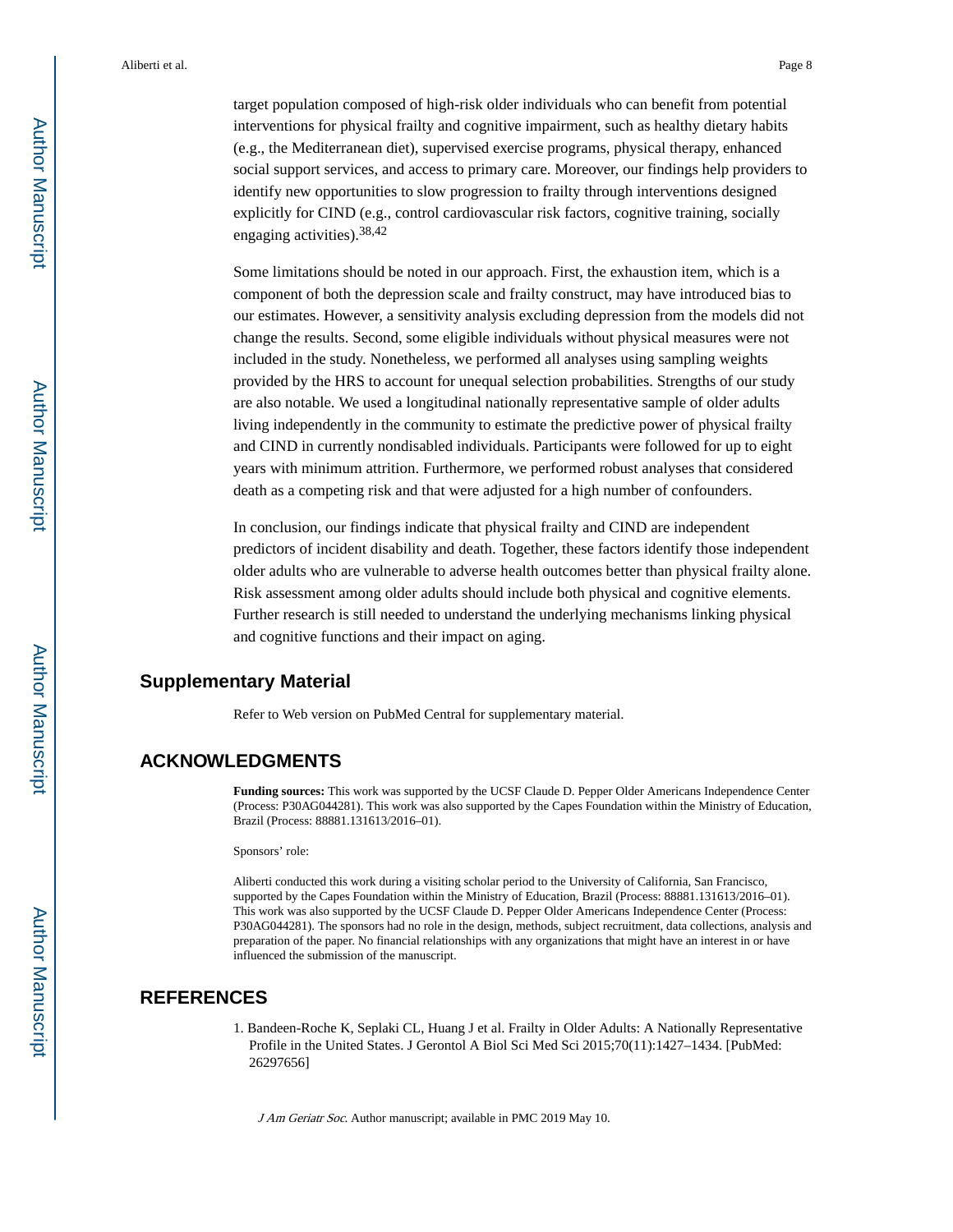- 2. Fried LP, Tangen CM, Walston J et al. Frailty in older adults: evidence for a phenotype. J Gerontol A Biol Sci Med Sci 2001;56(3):M146–156. [PubMed: 11253156]
- 3. Kelaiditi E, Cesari M, Canevelli M et al. Cognitive frailty: rational and definition from an (I.A.N.A./ I.A.G.G.) international consensus group. J Nutr Health Aging 2013;17(9):726–734. [PubMed: 24154642]
- 4. Buta BJ, Walston JD, Godino JG et al. Frailty assessment instruments: Systematic characterization of the uses and contexts of highly-cited instruments. Ageing Res Rev 2016;26:53–61. [PubMed: 26674984]
- 5. Canevelli M, Cesari M. Cognitive frailty: what is still missing? J Nutr Health Aging 2015;19(3): 273–275. [PubMed: 25732211]
- 6. Canevelli M, Cesari M. Cognitive Frailty: Far From Clinical and Research Adoption. J Am Med Dir Assoc 2017;18(10):816–818. [PubMed: 28843528]
- 7. Robertson DA, Savva GM, Kenny RA. Frailty and cognitive impairment--a review of the evidence and causal mechanisms. Ageing Res Rev 2013;12(4):840–851. [PubMed: 23831959]
- 8. Rothman MD, Leo-Summers L, Gill TM. Prognostic significance of potential frailty criteria. J Am Geriatr Soc 2008;56(12):2211–2216. [PubMed: 19093920]
- 9. Avila-Funes JA, Amieva H, Barberger-Gateau P et al. Cognitive impairment improves the predictive validity of the phenotype of frailty for adverse health outcomes: the three-city study. J Am Geriatr Soc 2009;57(3):453–461. [PubMed: 19245415]
- 10. Feng L, Zin Nyunt MS, Gao Q, Feng L, Yap KB, Ng TP. Cognitive Frailty and Adverse Health Outcomes: Findings From the Singapore Longitudinal Ageing Studies (SLAS). J Am Med Dir Assoc 2017;18(3):252–258. [PubMed: 27838339]
- 11. St John PD, Tyas SL, Griffith LE, Menec V. The cumulative effect of frailty and cognition on mortality - results of a prospective cohort study. Int Psychogeriatr 2017;29(4):535–543. [PubMed: 27903307]
- 12. Shimada H, Makizako H, Lee S et al. Impact of Cognitive Frailty on Daily Activities in Older Persons. J Nutr Health Aging 2016;20(7):729–735. [PubMed: 27499306]
- 13. Solfrizzi V, Scafato E, Seripa D et al. Reversible Cognitive Frailty, Dementia, and All-Cause Mortality. The Italian Longitudinal Study on Aging. J Am Med Dir Assoc 2017;18(1):89 e81–89 e88. [PubMed: 28012505]
- 14. Ebly EM, Hogan DB, Parhad IM. Cognitive impairment in the nondemented elderly. Results from the Canadian Study of Health and Aging. Arch Neurol 1995;52(6):612–619. [PubMed: 7763211]
- 15. Roberts R, Knopman DS. Classification and epidemiology of MCI. Clin Geriatr Med 2013;29(4): 753–772. [PubMed: 24094295]
- 16. Crimmins EM, Kim JK, Langa KM, Weir DR. Assessment of cognition using surveys and neuropsychological assessment: the Health and Retirement Study and the Aging, Demographics, and Memory Study. J Gerontol B Psychol Sci Soc Sci 2011;66 Suppl 1:i162–171. [PubMed: 21743047]
- 17. Langa KM, Larson EB, Crimmins EM et al. A Comparison of the Prevalence of Dementia in the United States in 2000 and 2012. JAMA Intern Med 2017;177(1):51–58. [PubMed: 27893041]
- 18. Langa KM, Plassman BL, Wallace RB et al. The Aging, Demographics, and Memory Study: study design and methods. Neuroepidemiology 2005;25(4):181–191. [PubMed: 16103729]
- 19. Sachs GA, Carter R, Holtz LR et al. Cognitive impairment: an independent predictor of excess mortality: a cohort study. Ann Intern Med 2011;155(5):300–308. [PubMed: 21893623]
- 20. Shimada H, Makizako H, Doi T, Tsutsumimoto K, Lee S, Suzuki T. Cognitive Impairment and Disability in Older Japanese Adults. PLoS One 2016;11(7):e0158720. [PubMed: 27415430]
- 21. Rockwood K, Mitnitski A. Frailty in relation to the accumulation of deficits. J Gerontol A Biol Sci Med Sci 2007;62(7):722–727. [PubMed: 17634318]
- 22. Gobbens RJ, van Assen MA, Luijkx KG, Wijnen-Sponselee MT, Schols JM. The Tilburg Frailty Indicator: psychometric properties. J Am Med Dir Assoc 2010;11(5):344–355. [PubMed: 20511102]
- 23. Liu LK, Lee WJ, Wu YH et al. Cognitive Frailty and Its Association with All-Cause Mortality among Community-Dwelling Older Adults in Taiwan: Results from I-Lan Longitudinal Aging Study. Rejuvenation Res 2018.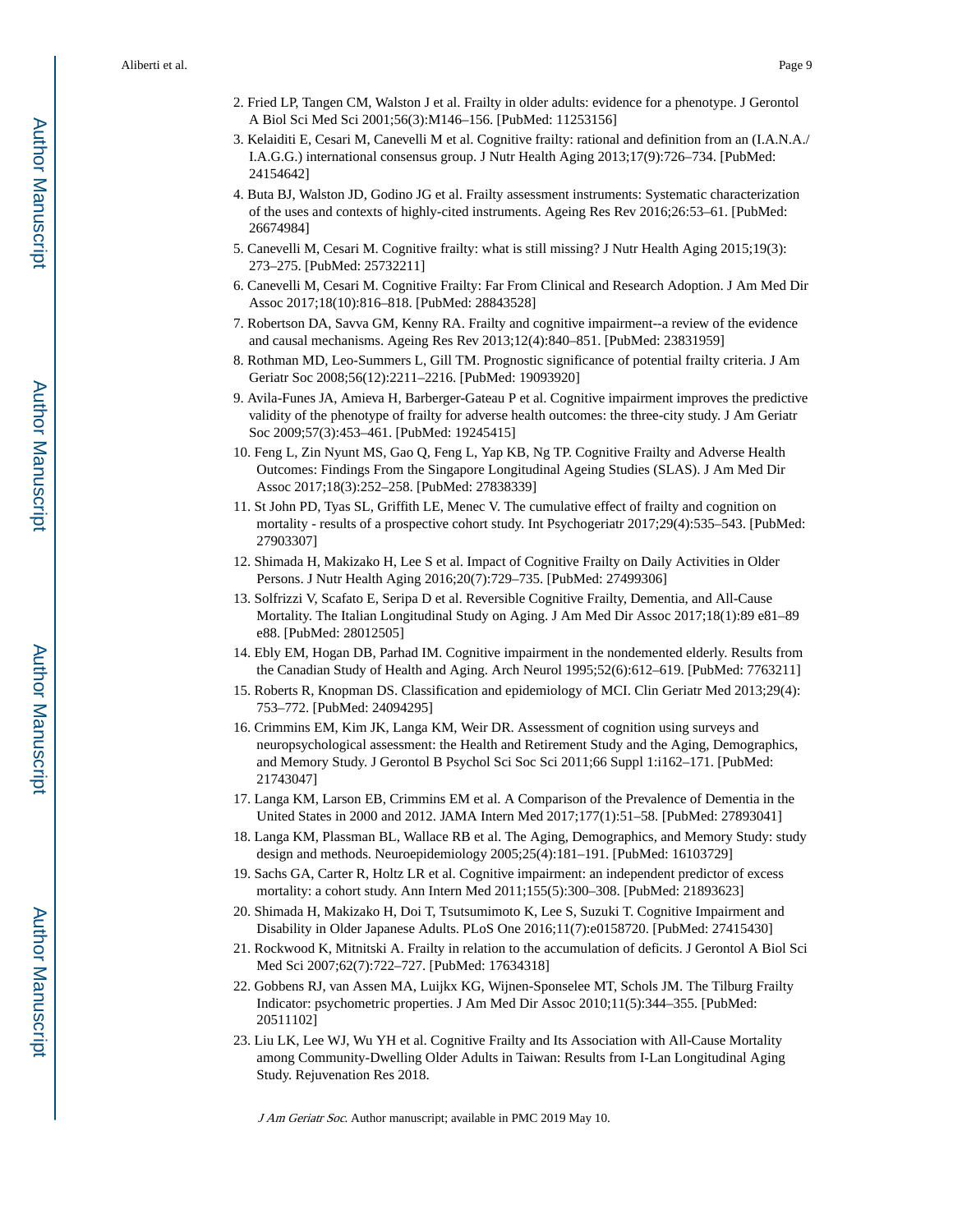- 24. Sonnega A, Faul JD, Ofstedal MB, Langa KM, Phillips JW, Weir DR. Cohort Profile: the Health and Retirement Study (HRS). Int J Epidemiol 2014;43(2):576–585. [PubMed: 24671021]
- 25. Cigolle CT, Ofstedal MB, Tian Z, Blaum CS. Comparing models of frailty: the Health and Retirement Study. J Am Geriatr Soc 2009;57(5):830–839. [PubMed: 19453306]
- 26. Heeringa SG, Connor JH. Technical description of the Health and Retirement Survey sample design Ann Arbor: University of Michigan, 1995 Available online at: [http://](http://hrsonline.isr.umich.edu/sitedocs/userg/HRSSAMP.pdf) [hrsonline.isr.umich.edu/sitedocs/userg/HRSSAMP.pdf](http://hrsonline.isr.umich.edu/sitedocs/userg/HRSSAMP.pdf). Accessed August 23, 2017.
- 27. Ainsworth BE, Haskell WL, Leon AS et al. Compendium of physical activities: classification of energy costs of human physical activities. Med Sci Sports Exerc 1993;25(1):71–80. [PubMed: 8292105]
- 28. Plassman BL, Langa KM, Fisher GG et al. Prevalence of cognitive impairment without dementia in the United States. Ann Intern Med 2008;148(6):427–434. [PubMed: 18347351]
- 29. Lee SJ, Lindquist K, Segal MR, Covinsky KE. Development and validation of a prognostic index for 4-year mortality in older adults. Jama 2006;295(7):801–808. [PubMed: 16478903]
- 30. Turvey CL, Wallace RB, Herzog R. A revised CES-D measure of depressive symptoms and a DSM-based measure of major depressive episodes in the elderly. Int Psychogeriatr 1999;11(2): 139–148. [PubMed: 11475428]
- 31. Fine JPGR. A proportional hazards model for the subdistribution of a competing risk. J Am Stat Assoc 1999;94:496–509.
- 32. Berry SD, Ngo L, Samelson EJ, Kiel DP. Competing risk of death: an important consideration in studies of older adults. J Am Geriatr Soc 2010;58(4):783–787. [PubMed: 20345862]
- 33. Harrell FE Jr., Lee KL, Mark DB. Multivariable prognostic models: issues in developing models, evaluating assumptions and adequacy, and measuring and reducing errors. Stat Med 1996;15(4): 361–387. [PubMed: 8668867]
- 34. Newson RB. Comparing the predictive powers of survival models using Harrell's C or Somers' D. Stata Journal 2010;10(3):339.
- 35. Pencina MJ, D'Agostino RB, Demler OV. Novel metrics for evaluating improvement in discrimination: net reclassification and integrated discrimination improvement for normal variables and nested models. Statistics in medicine 2012;31(2):101–113. [PubMed: 22147389]
- 36. Pencina MJ, D'Agostino RB, Vasan RS. Evaluating the added predictive ability of a new marker: from area under the ROC curve to reclassification and beyond. Statistics in medicine 2008;27(2): 157–172. [PubMed: 17569110]
- 37. Leening MJ, Vedder MM, Witteman JC, Pencina MJ, Steyerberg EW. Net reclassification improvement: computation, interpretation, and controversies: a literature review and clinician's guide. Annals of internal medicine 2014;160(2):122–131. [PubMed: 24592497]
- 38. Canevelli M, Cesari M, van Kan GA. Frailty and cognitive decline: how do they relate? Curr Opin Clin Nutr Metab Care 2015;18(1):43–50. [PubMed: 25405314]
- 39. Sloane PD, Cesari M. Research on Frailty: Continued Progress, Continued Challenges. J Am Med Dir Assoc 2018;19(4):279–281. [PubMed: 29526597]
- 40. Dartigues JF, Amieva H. Cognitive frailty: rational and definition from an (I.a.N.a./i.a.g.g.) international consensus group. J Nutr Health Aging 2014;18(1):95. [PubMed: 24402397]
- 41. Liu Z, Han L, Gahbauer EA, Allore HG, Gill TM. Joint Trajectories of Cognition and Frailty and Associated Burden of Patient-Reported Outcomes. J Am Med Dir Assoc 2018;19(4):304–309 e302. [PubMed: 29146224]
- 42. Montero-Odasso MM, Barnes B, Speechley M et al. Disentangling Cognitive-Frailty: Results From the Gait and Brain Study. J Gerontol A Biol Sci Med Sci 2016;71(11):1476–1482. [PubMed: 26984391]
- 43. Buchman AS, Yu L, Wilson RS et al. Brain Pathology Contributes to Simultaneous Change in Physical Frailty and Cognition in Old Age. The Journals of Gerontology: Series A 2014;69(12): 1536–1544.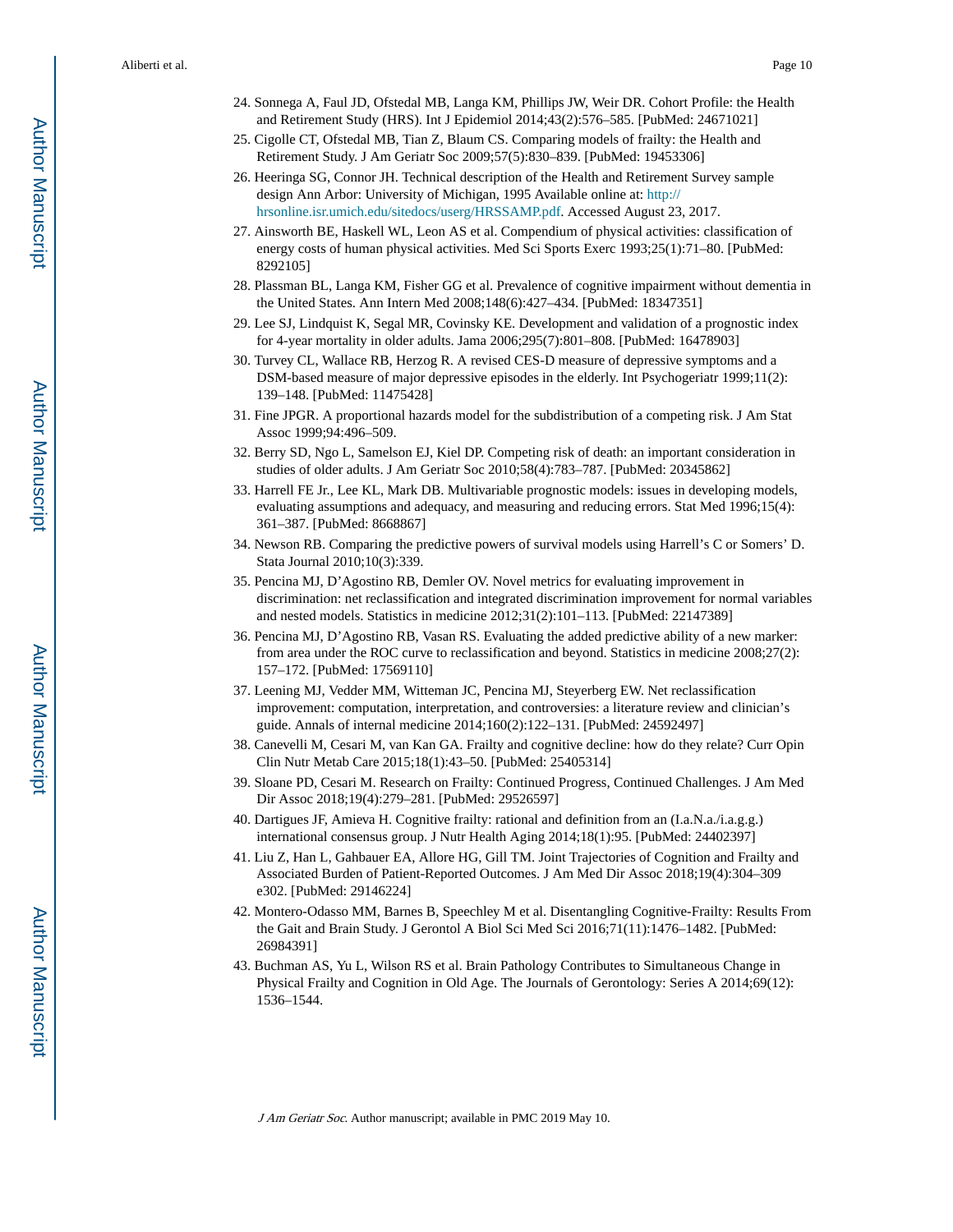#### **IMPACT STATEMENT:**

We certify that this work is novel and determines the importance of including both physical and cognitive elements in risk assessments for older adults. Our findings show that the combination of physical frailty with cognitive impairment without dementia identifies the escalating risk of incident disability and death among independent community-dwelling older adults more accurately than either factor alone. Like physical frailty, cognitive impairment worked as a key component of intrinsic vulnerability among nondisabled older adults.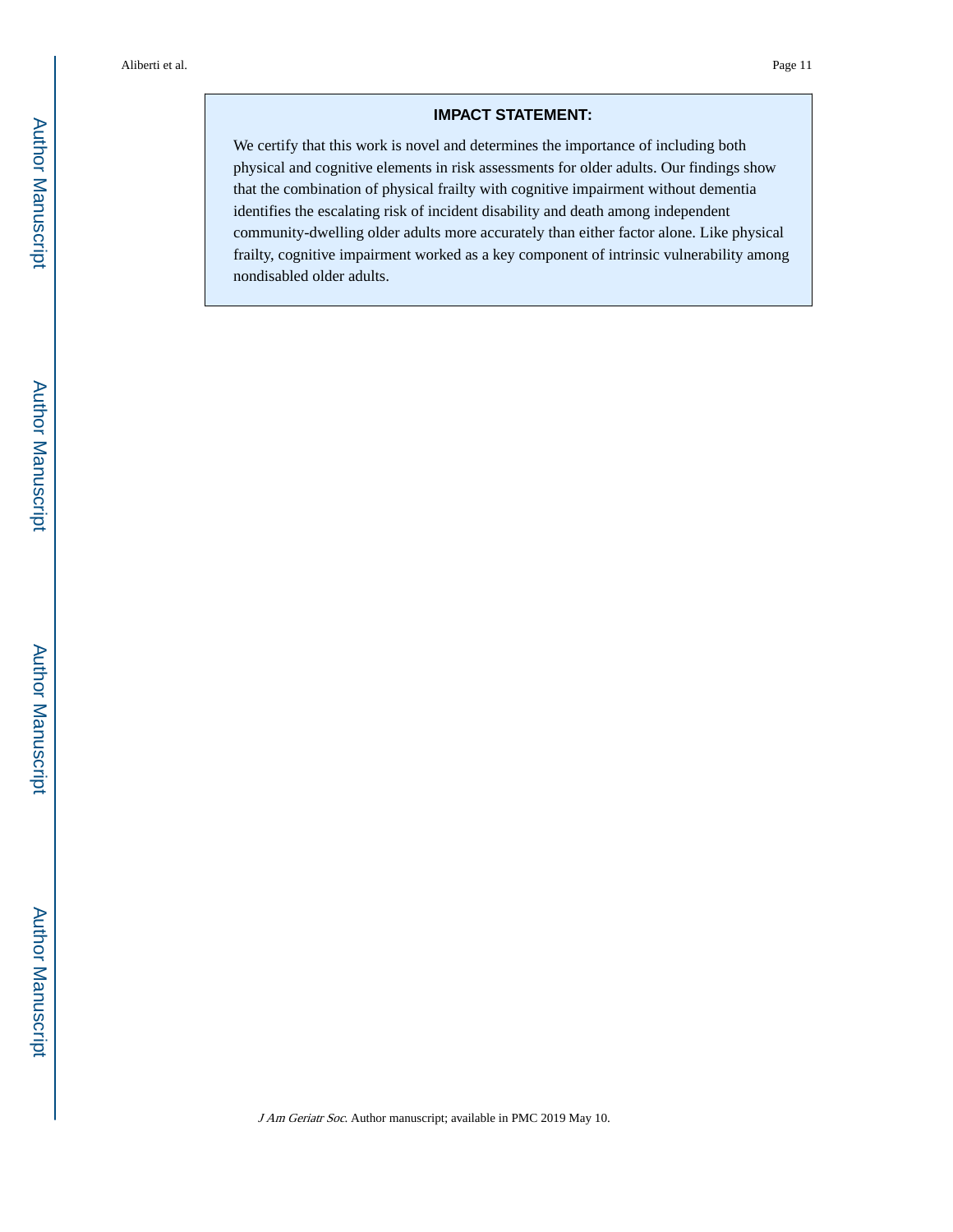

No-Deficits---- Only-CIND---- Only-Frail-- Both-Deficits

#### **Figure 1.**

Cumulative Incidence of (A) Incident ADL Dependence and (B) Death by Combining Physical Frailty and Cognitive Impairment at Baseline (n=7338) For ADL dependence, the curves were computed using the Fine and Gray method that considered the competing risk of death. For mortality, the curves were computed using the Kaplan-Meier estimates.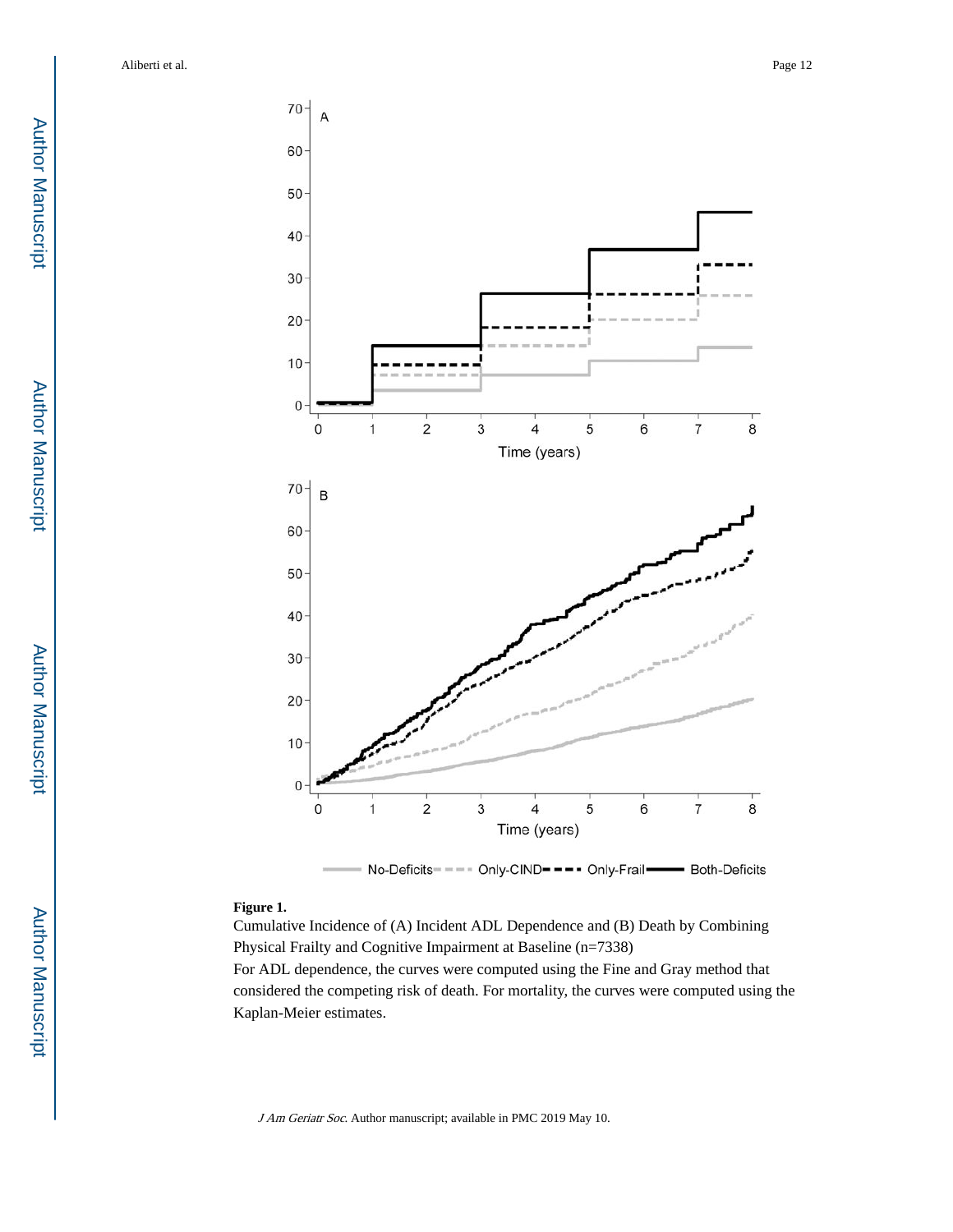ADL=activities of daily living (i.e., eating, transferring, walking across the room, dressing, toileting, and bathing); CIND=cognitive impairment without dementia.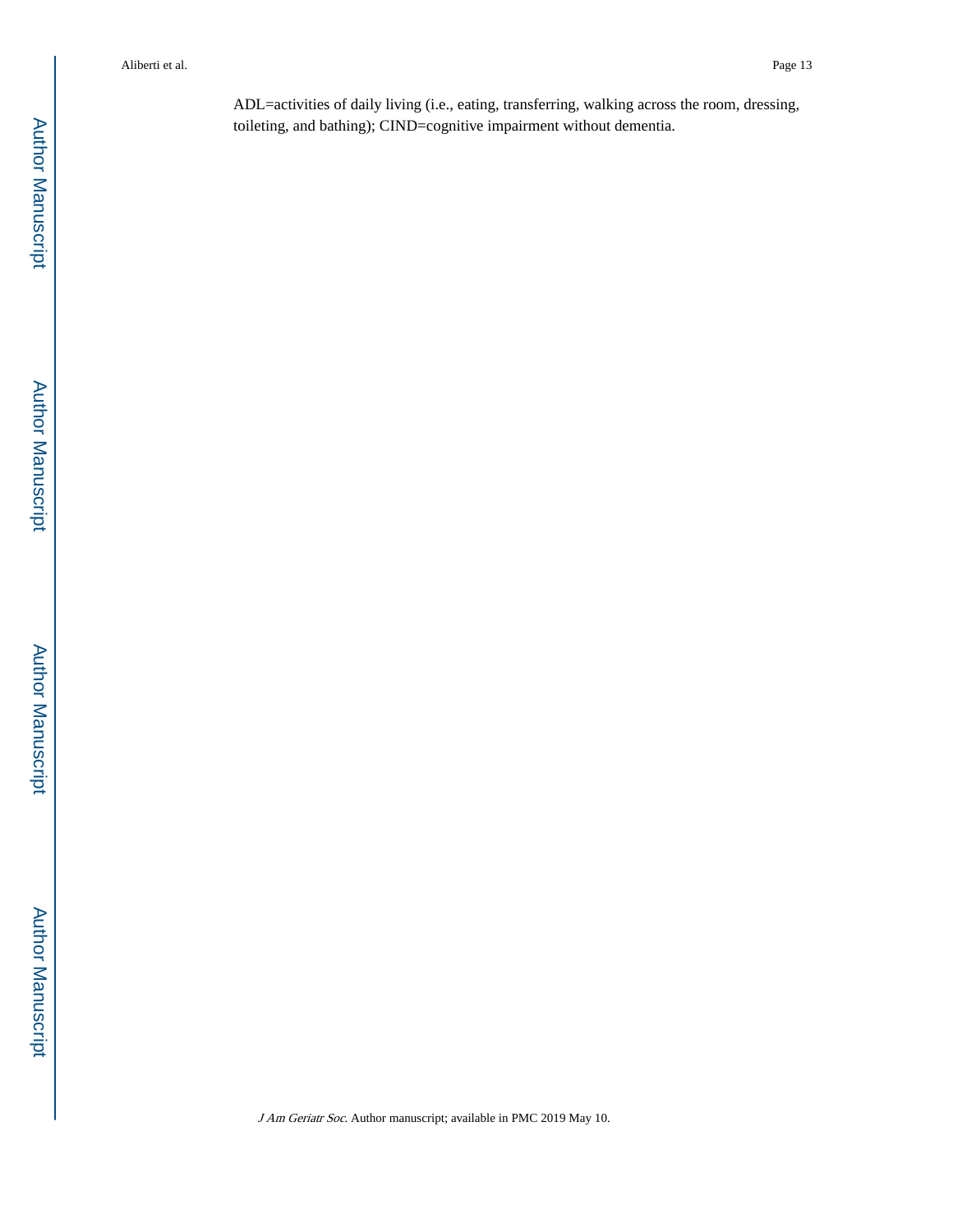#### **Table 1.**

Baseline Characteristics of the Participants According to Physical Frailty and Cognitive Status

|                                               | <b>Total</b> |                                         | <b>Not Physically Frail</b>               |                                        | <b>Physically Frail</b>                  | $P$ -value $^a$ |
|-----------------------------------------------|--------------|-----------------------------------------|-------------------------------------------|----------------------------------------|------------------------------------------|-----------------|
| <b>Characteristics</b>                        | $(N=7338)$   | <b>Cognitively Normal</b><br>$(N=5192)$ | <b>Cognitively Impaired</b><br>$(N=1073)$ | <b>Cognitively Normal</b><br>$(N=676)$ | <b>Cognitively Impaired</b><br>$(N=397)$ |                 |
| <b>Demographics</b>                           |              |                                         |                                           |                                        |                                          |                 |
| Age, mean (SD)                                | 74.4 (7.0)   | 73.2(6.4)                               | 76.4(7.3)                                 | 77.8(7.6)                              | 79.7 (7.4)                               | < 0.001         |
| Women, $n$ $%$ )                              | 4098 (54.9)  | 2853 (53.5)                             | 574 (52.9)                                | 431 (63.8)                             | 240(62.5)                                | < 0.001         |
| Ethnicity, n (%)                              |              |                                         |                                           |                                        |                                          | $< 001$         |
| White                                         | 5953 (87.3)  | 4449 (90.5)                             | 709 (76.6)                                | 554 (88.8)                             | 241 (71.0)                               |                 |
| African American                              | 785(6.2)     | 411(4.4)                                | 228 (12.9)                                | 62(5.1)                                | 84 (14.3)                                |                 |
| Hispanic                                      | 476(4.6)     | 255(3.4)                                | 115(8.1)                                  | 48(4.8)                                | 58 (11.1)                                |                 |
| Other                                         | 124(1.8)     | 77(1.6)                                 | 21(2.5)                                   | 12(1.3)                                | 14(3.7)                                  |                 |
| Married, n (%)                                | 4576 (59.4)  | 3483 (64.5)                             | 602(52.6)                                 | 318 (42.5)                             | 173 (40.4)                               | < 0.001         |
| Socioeconomic status                          |              |                                         |                                           |                                        |                                          |                 |
| Education less than<br>high school, $n$ $%$ ) | 1487 (18.9)  | 705(12.7)                               | 434 (37.5)                                | 159(22.6)                              | 189 (45.5)                               | < 0.001         |
| Net worth (in $1,000$ )<br>USD), median (IOR) | 274 (86-637) | 341 (124-756)                           | 172 (40-434)                              | $155(34 - 419)$                        | $71(5 - 258)$                            | < 0.001         |
| <b>Comorbidities</b>                          |              |                                         |                                           |                                        |                                          |                 |
| Stroke, $n$ $(\%)$                            | 590 (8.3)    | 338 (6.6)                               | 112 (10.9)                                | 85 (13.5)                              | 55 (14.4)                                | < 0.001         |
| Hypertension, n (%)                           | 4477 (59.7)  | 3043 (57.2)                             | 670(60.8)                                 | 466(67.9)                              | 298 (74.7)                               | < 0.001         |
| Diabetes, n (%)                               | 1482 (19.3)  | 901 (16.7)                              | 245(21.7)                                 | 207(28.4)                              | 129(31.8)                                | < 0.001         |
| Cancer, n (%)                                 | 1371 (18.9)  | 946 (18.4)                              | 176(16.8)                                 | 159(23.3)                              | 90(23.0)                                 | 0.004           |
| Lung disease, $n$ $(\%)$                      | 741 (10.2)   | 456(8.6)                                | 102(9.8)                                  | 124(19.4)                              | 59 (16.2)                                | < 0.001         |
| Heart disease, n (%)                          | 2100 (29.4)  | 1347 (26.2)                             | 307 (30.3)                                | 285 (42.9)                             | 161(45.1)                                | < 0.001         |
| Depression, $n$ $(\%)$                        | 1268 (17.6)  | 595 (11.6)                              | 177(16.7)                                 | 287 (44.2)                             | 209 (52.7)                               | < 0.001         |
| <b>Behavior measure</b>                       |              |                                         |                                           |                                        |                                          |                 |
| Current smoker, n<br>(% )                     | 701 (9.7)    | 456 (9.0)                               | 111(10.3)                                 | 89 (14.2)                              | 45 (9.9)                                 | 0.002           |

Continuous variables with normal distribution were presented as mean and standard deviation (SD); non-normal variables were reported as median and interquartile range (IQR). Categorical variables were expressed as count and frequencies.

a Comparisons investigated differences among the four groups that resulted from the combination of physical frailty and cognitive status. For continuous variables, we used the one-way analysis of variance (ANOVA, normal distribution) or the Kruskal-Wallis test (non-normal distribution); and for categorical variables, we used the chi-squared test.

USD= United States Dollars.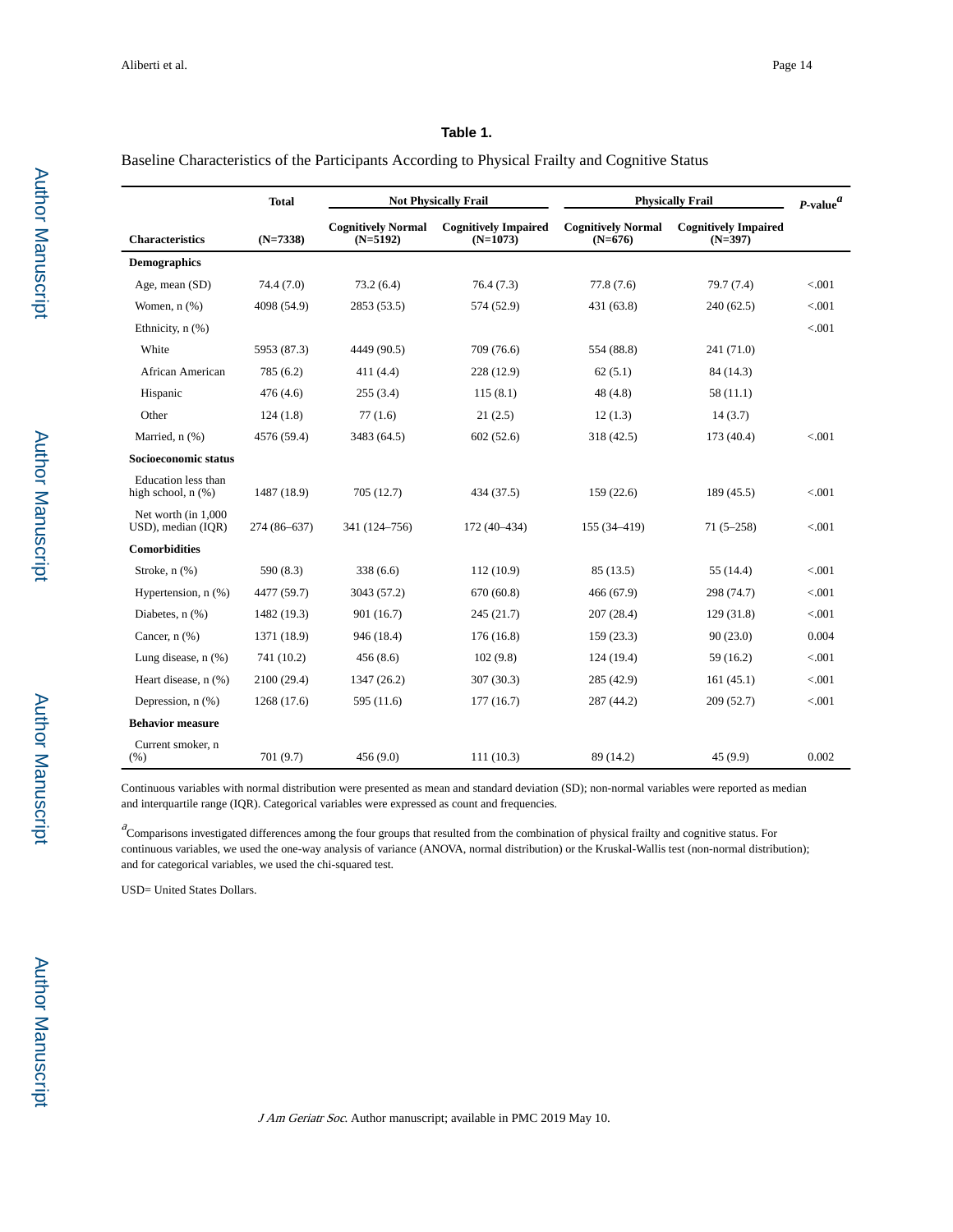#### **Table 2.**

Association Between Physical Frailty and Cognitive Impairment with Incident Disability and Mortality (n=37338)

|                         |                | <b>Incident ADL Dependence</b>             |                | <b>Mortality</b>                       |
|-------------------------|----------------|--------------------------------------------|----------------|----------------------------------------|
|                         |                | Sub-Hazard Ratio (95% Confidence Interval) |                | Hazard Ratio (95% Confidence Interval) |
|                         | Unadjusted     | <b>Adjusted</b>                            | Unadjusted     | <b>Adjusted</b>                        |
| <b>Physical frailty</b> |                |                                            |                |                                        |
| Non-frail               | Reference      | Reference                                  | Reference      | Reference                              |
| Frail                   | $2.8(2.4-3.1)$ | $1.5(1.3-1.8)$                             | $3.5(3.0-4.0)$ | $1.9(1.6-2.3)$                         |
| <b>Cognitive status</b> |                |                                            |                |                                        |
| Normal                  | Reference      | Reference                                  | Reference      | Reference                              |
| Impaired                | $2.1(1.9-2.5)$ | $1.4(1.2-1.6)$                             | $2.2(2.0-2.5)$ | $1.4(1.2-1.7)$                         |

For ADL dependence, estimates were calculated using Fine and Gray method that considered the competing risk of death. For mortality, estimates were calculated using Cox proportional hazard models.

Adjusted models included age, gender, ethnicity, education, net worth, marital status, comorbidities (stroke, hypertension, diabetes, cancer, lung disease, heart disease, depression), and smoking status.

ADL=activities of daily living (i.e., eating, transferring, walking across the room, dressing, toileting, and bathing).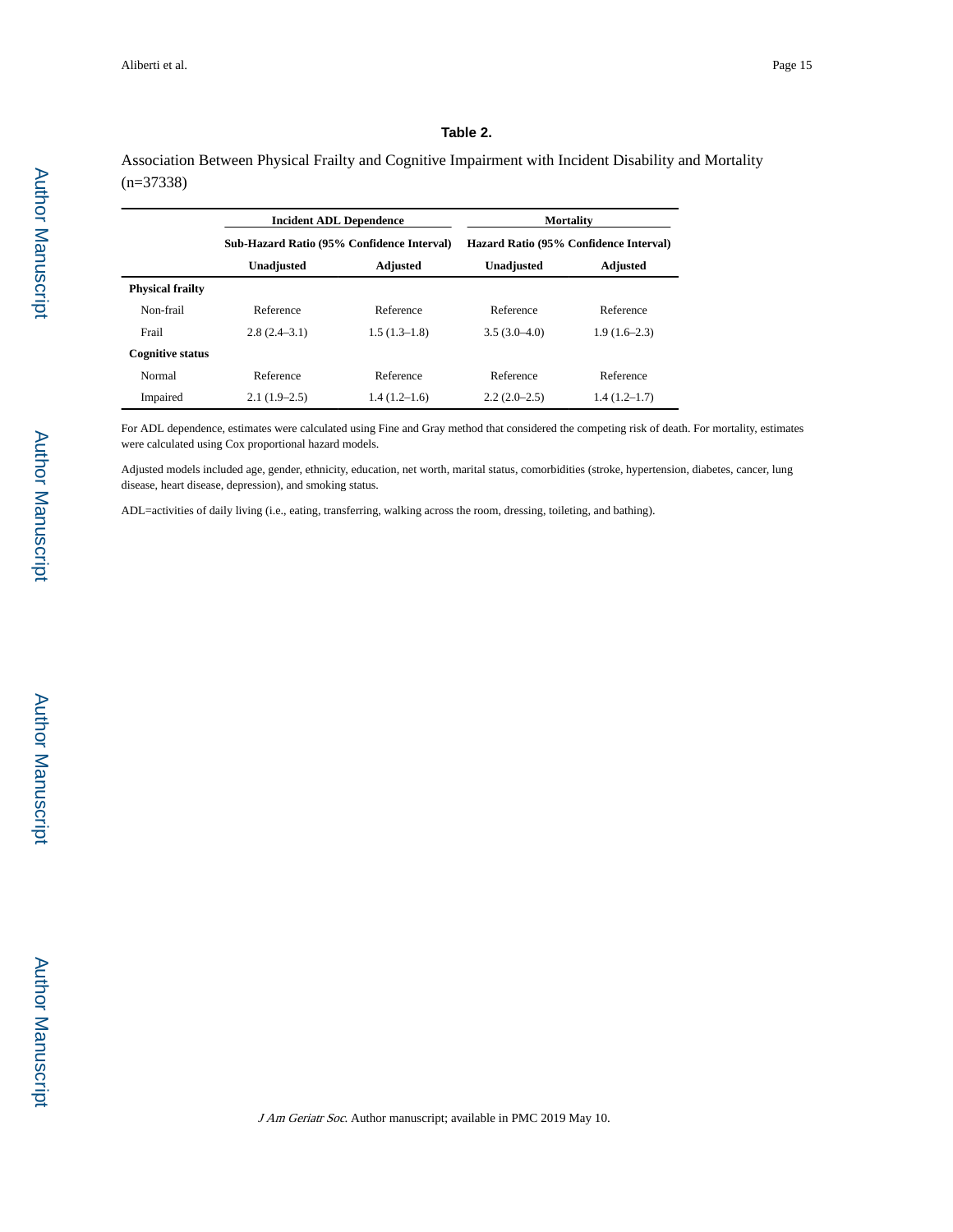#### **Table 3.**

The Combined Effects of Physical Frailty and Cognitive Impairment on Incident Disability and Mortality (n=7338)

|                                 |                                            | <b>Incident ADL Dependence</b> |                  | <b>Mortality</b>                       |
|---------------------------------|--------------------------------------------|--------------------------------|------------------|----------------------------------------|
|                                 | Sub-Hazard Ratio (95% Confidence Interval) |                                |                  | Hazard Ratio (95% Confidence Interval) |
|                                 | Unadjusted                                 | Adjusted                       | Unadjusted       | <b>Adjusted</b>                        |
| Not frail, cognitively normal   | Reference                                  | Reference                      | Reference        | Reference                              |
| Not frail, cognitively impaired | $2.0(1.8-2.4)$                             | $1.5(1.3-1.8)$                 | $2.2(1.9-2.5)$   | $1.6(1.4-1.9)$                         |
| Frail, cognitively normal       | $2.7(2.3-3.2)$                             | $1.7(1.4-2.0)$                 | $3.8(3.2 - 4.5)$ | $2.2(1.7-2.7)$                         |
| Frail, cognitively impaired     | $4.1(3.3-5.1)$                             | $2.0(1.6-2.6)$                 | $4.8(3.8-5.9)$   | $2.6(2.0-3.3)$                         |

For ADL dependence, estimates were calculated using Fine and Gray method that considered the competing risk of death. For mortality, estimates were calculated using Cox proportional hazard models.

Adjusted models included age, gender, ethnicity, education, net worth, marital status, comorbidities (stroke, hypertension, diabetes, cancer, lung disease, heart disease, depression), and smoking status.

ADL=activities of daily living (i.e., eating, transferring, walking across the room, dressing, toileting, and bathing).